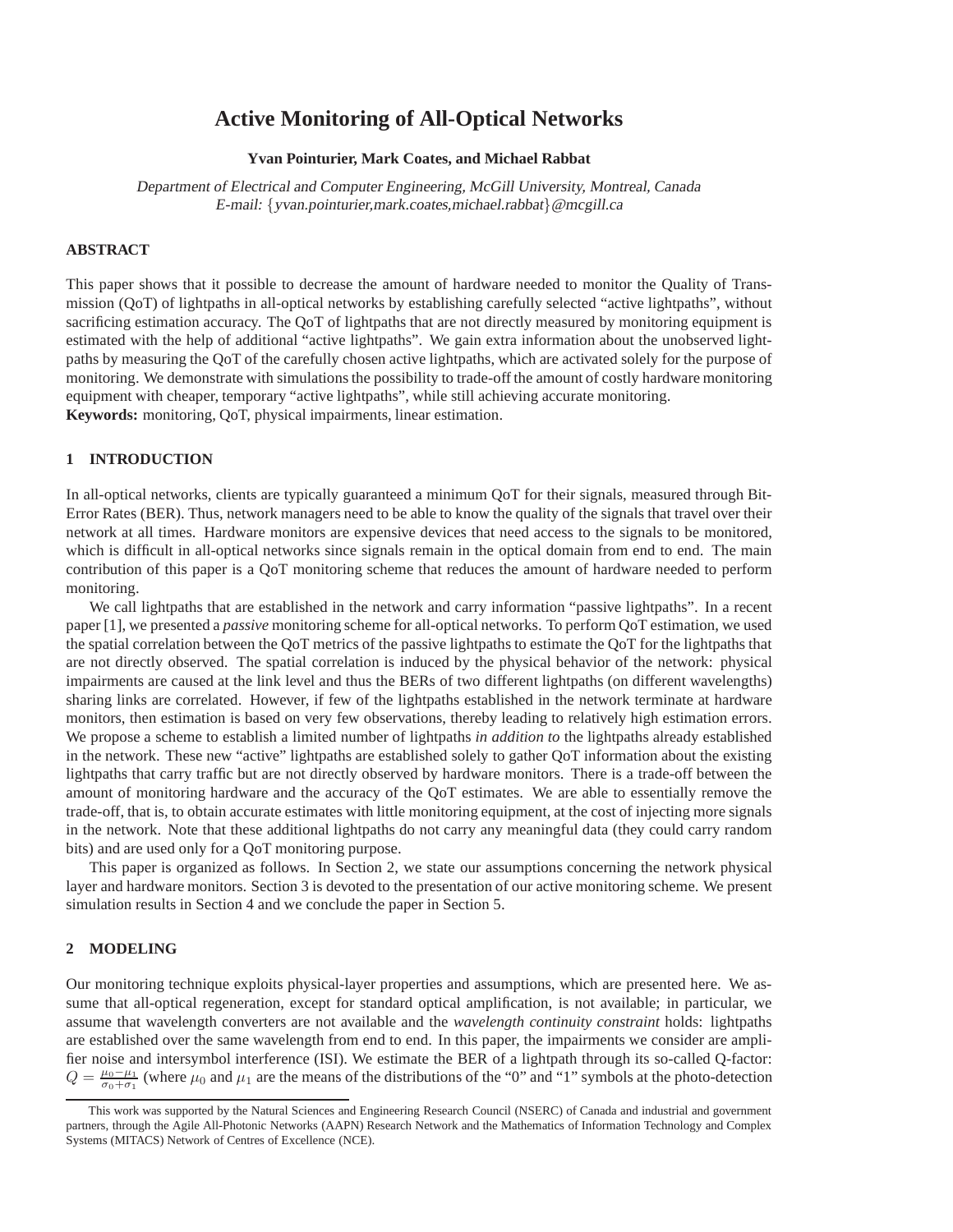stage, and  $\sigma_0$  and  $\sigma_1$  are their respective standard deviations) such that  $BER = \frac{1}{2}$ erfc $(Q/\sqrt{2})$ . We model the imbact of amplifier noise and ISI as additive variances ( $\sigma_n^2$  and  $\sigma_{isj}^2$ , respectively) in  $\sigma_1^2$  such that  $\sigma_1^2 = \sigma_n^2 + \sigma_{isj}^2$  [2].

Here, we make no assumption about what hardware monitoring technique is deployed in the network. We only assume that the electrical power and noise can be measured directly or indirectly by the hardware monitors. In particular, we model a hardware monitor as a device located at the extremity of a link, after photo-detection. Hardware monitors can determine  $\mu_0$ ,  $\mu_1$ ,  $\sigma_0$  and  $\sigma_1$ . Because of the high costs related to deploying hardware monitors, it is desirable to limit their number in the network. Note that placing a hardware monitor directly on a transmission line would imply diverting some signal power to measure the statistics of interest. For this reason, the hardware monitors are assumed to be located inside the receiver modules. A consequence is that only the lightpaths that terminate at a link where a monitor is located can be observed. Hardware monitor placement is out of the scope of this paper and we assume that monitors are already placed at fixed locations (chosen offline) when our monitoring technique is applied.

# **3 ACTIVE MONITORING**

The active monitoring technique consists of two components. First, we select the set of active lightpaths that will allow for accurate estimation (Section 3.2). Then, once the active lightpaths are selected, the BERs of the unobserved lightpaths are estimated from passive and active observations (Section 3.3). To perform this estimation, we adapt the network kriging procedure [3]. Network kriging estimates the values of end-to-end metrics from a limited set of end-to-end observations; this is made possible by the existence of the aforementioned correlation between the end-to-end metrics (lightpaths' QoT). Network kriging also exploits the existence of a linear relationship (e.g., additivity over a path) between the link-level metrics and the end-to-end metrics to be estimated. In all-optical networks, BERs or Q factors are not additive. However, each of the four quantities  $\mu_0$ ,  $\mu_1$ ,  $\sigma_0$ , and  $\sigma_1^2$  is approximately linear with respect to the number of spans over which a signal is transmitted (see Fig. 1), making network kriging suitable for lightpaths' BER estimation through the estimation of  $\mu_0$ ,  $\mu_1$ ,  $\sigma_0$ , and  $\sigma_1^2$ .



#### 3.1 Notations and problem statement

Consider an all-optical network of  $n_\ell$  links where  $n_p$  lightpaths are established. We denote by y a column vector containing path-level QoT metrics ( $\mu_0$ ,  $\mu_1$ ,  $\sigma_0$ , or  $\sigma_1^2$  for some lightpaths) and by x the corresponding link-level metrics. Let  $n_s$  be the number of lightpaths observed through hardware devices. We denote by  $G_m \in \{0,1\}^{n_s \times n_\ell}$ the routing matrix that describes the passive lightpaths that are observed, that is, the element on row  $i$  and column j of  $G_m$  is 1 when lightpath i traverses link j. Similarly, we denote by  $G_n \in \{0,1\}^{(n_p-n_s)\times n_\ell}$  the routing matrix corresponding to the passive lightpaths that are not observed. We denote by  $y_m$  the column vector containing the QoT metrics for the observed passive lightpaths and by  $y_n$  the column vector containing the metrics for the passive lightpaths that are not observed, such that  $y_m = G_m x$  and  $y_n = G_n x$ .

We propose to establish a limited number  $n_a$  of observed, "active" lightpaths. Our goal is to design an "active routing matrix"  $G_a \in \{0,1\}^{n_a \times n_\ell}$ , where each row corresponds to an active lightpath. Let  $y_a$  be the column vector for metrics corresponding to these active lightpaths ( $y_a = G_a x$ ). Call  $G_A = [G_m^T, G_a^T]^T$  the routing matrix corresponding to all observed lightpaths and  $y_A = [\mathbf{y}_m^T, \mathbf{y}_a^T]^T$  the column vector containing the metrics for all observed paths.

Using the notations above, the best linear estimate  $\hat{y}_n$  for the metrics corresponding to non-observed lightpaths can be shown to be [3]:

$$
\hat{\mathbf{y}}_n = G_n G_A (G_A G_A^T)^+ \mathbf{y}_A,\tag{1}
$$

where  $(\cdot)^+$  denotes the Moore-Penrose inverse. Active monitoring hence consists in finding the matrix  $G^*_a$  to minimize the relative mean square error (RMSE) for the non-observed metrics  $y_n$ , given the observations  $y_A$  and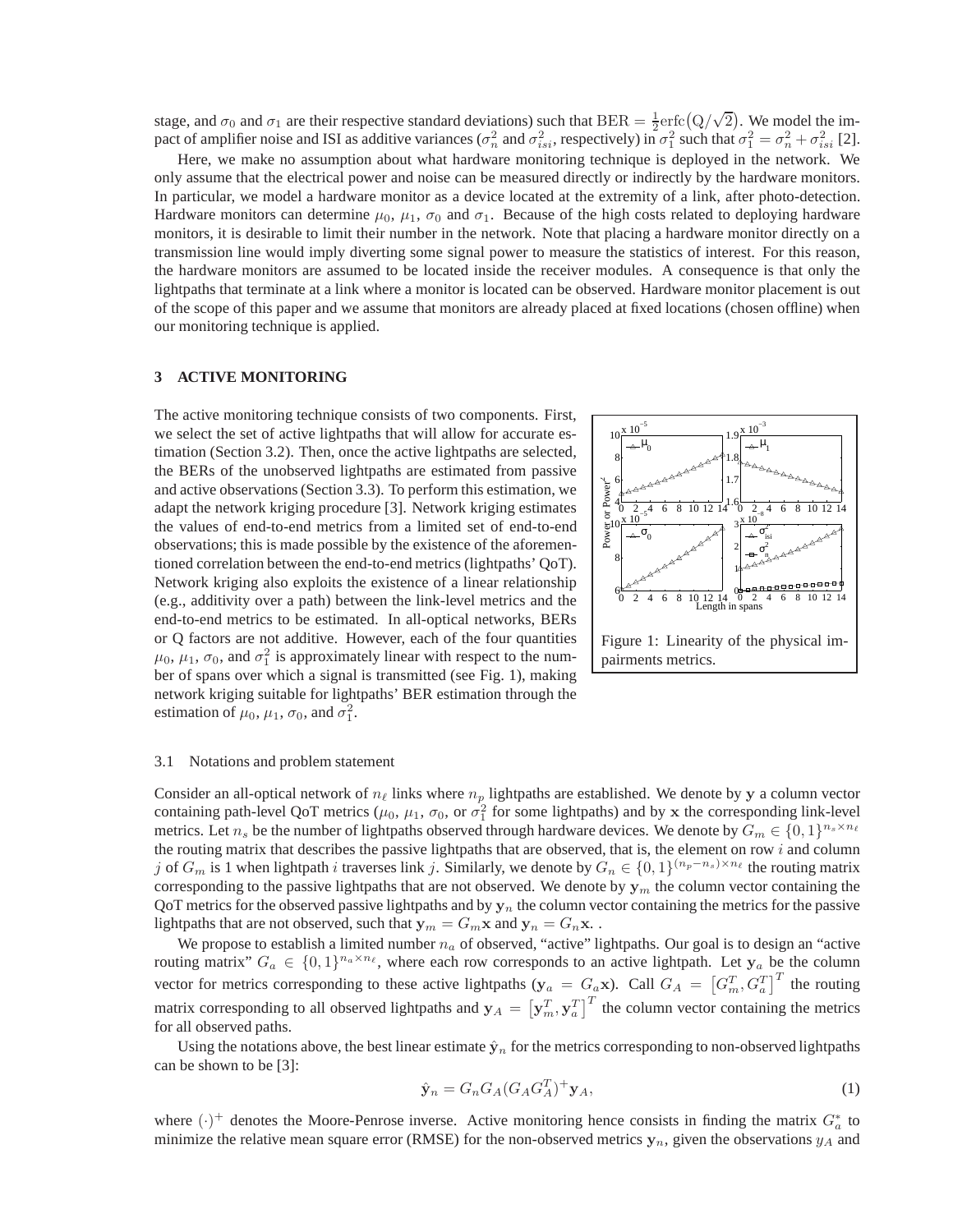the routing matrices  $G_n$  and  $G_A$ :

$$
G_a^* = \arg\min_{G_a} \|\hat{\mathbf{y}}_n - \mathbf{y}_n\|_2 / \|\mathbf{y}_n\|_2,
$$
\n(2)

where  $\|\hat{\mathbf{y}}_n - \mathbf{y}_n\|_2 / \|\mathbf{y}_n\|_2$  is a function of  $G_A$  and hence of the active routing matrix  $G_a$  via  $\hat{\mathbf{y}}_n$ .

This optimization problem is subject to the following constraints: each row of  $G^*_{a}$  corresponds to a lightpath that meets the wavelength continuity constraint, and the last link of each active lightpath is equipped with a monitor. The problem, as formulated here, is difficult because the constraints on  $G_a^*$  are binary, making a full search computationally prohibitive; thus, heuristics are needed. In the following section, we present such a heuristic.

#### 3.2 Active lightpaths selection

We propose the following heuristic to establish  $n_a$  active lightpaths:

**Step 1:** We compute, for each unobserved lightpath, the shortest path from the last node of the considered unobserved lightpath to any hardware monitor. This shortest path is appended to the route used by the considered unobserved lightpath, to form a new route comprehending all the links of the unobserved lightpaths. Lighting the active lightpaths uses extra resources and may disturb the passive lightpaths, for instance, through crosstalk injection. Using shortest paths mitigates this problem. Then, a free continuous wavelength is tentatively found over this route. Selecting candidates for active monitoring in this fashion ensures that the active lightpaths to be selected in a further step are indeed observed, that they contain many links from lightpaths that were previously not observed, and that the quantity of resources used by the active lightpaths remains low. The set of candidate lightpaths for active monitoring is called ACTIVECANDIDATES and the corresponding routing matrix is  $G'_{a}$ . Let  $n'_a$  be the number of rows of  $G'_a$ . If  $n'_a > n_a$  then we need to choose  $n_a$  active lightpaths among the  $n'_a$  candidates (Step 2), otherwise the algorithm stops.

**Step 2:** The problem of choosing  $n_a$  lightpaths to minimize the estimation error for the linear estimation procedure amounts to an NP-complete row selection problem [3], but a good heuristic consists in finding the  $n_a$ rows of  $G'_a$  that approximate well the space spanned by the first  $n_a$  singular vectors of  $G'_a$  [4]. We use this technique to iteratively select an increasing number of rows of  $G_a^*$ , until the number of active candidates within the set of selected rows is equal to  $n_a$ . When the algorithm returns, at most  $n_a$  lightpaths of ACTIVECANDIDATES are selected. Because we used the aforementioned span maximization algorithm to select those candidates, the selection procedure returns lightpaths which are expected to yield a good accuracy in the estimation step.

#### 3.3 Estimation

The goal of the estimation step is to estimate the QoT for unobserved lightpaths given the QoT of all observed lightpaths, and information about the (spatial) correlation structure between the QoT for different lightpaths. The existence of the linear relationships  $y_m = G_m x$ ,  $y_n = G_n x$  and  $y_a = G_a x$  ensures that we can use the network kriging procedure to estimate  $y_n$  given  $G_n$ ,  $G_m$ ,  $G_a$  and  $y_n$ . This estimation procedure is run in turn for  $\mathbf{y}_m, \mathbf{y}_n, \mathbf{y}_a \in {\mu_0, \mu_1, \sigma_0, \sigma_1^2}$  to return estimates for each of these four quantities for the unobserved lightpaths.

#### **4 SIMULATIONS**

We simulate the operation of a scaled-down version of the NSFNET topology with standard physical parameters (10 Gbps NRZ signals traveling over 70 km spans of 100% post-dispersion compensated SMF, noise factor=2, 8 wavelengths). The results presented here are averaged over the establishment or termination of 100 lightpaths, totalling 100 different network states. In each state, around 50 lightpaths are simultaneously present in the network. The network contains 42 unidirectional links and hence would require 42 monitors to gather a complete observation set about the QoT in the network. We are interested in cases where far fewer devices are deployed.

Our main result is the evaluation of the active monitoring technique through the RMSE for  $log(BER)$ . In the left panel of Fig. 2, we show the RMSE for our technique. Values for  $n_a = 0$  active lightpaths denote passive monitoring results. Establishing a relatively small number (e.g., 15) of active lightpaths is shown to decrease sharply the estimation error, especially when fewer number of monitoring devices are installed. There exists a trade-off between the number of physical devices and the number of active lightpaths: for instance, the estimation error is the same, around 6%, whether 30 monitors are deployed and passive monitoring is used, or only 5 monitors are deployed in conjunction with active monitoring (establishing an additional 20 lightpaths in the network).

Notice that the estimation error does not converge to 0 as  $n_a$  increases: rather, it exhibits a floor. The value for this floor depends on the number of monitors, and decreases as the number of monitors increase and permits